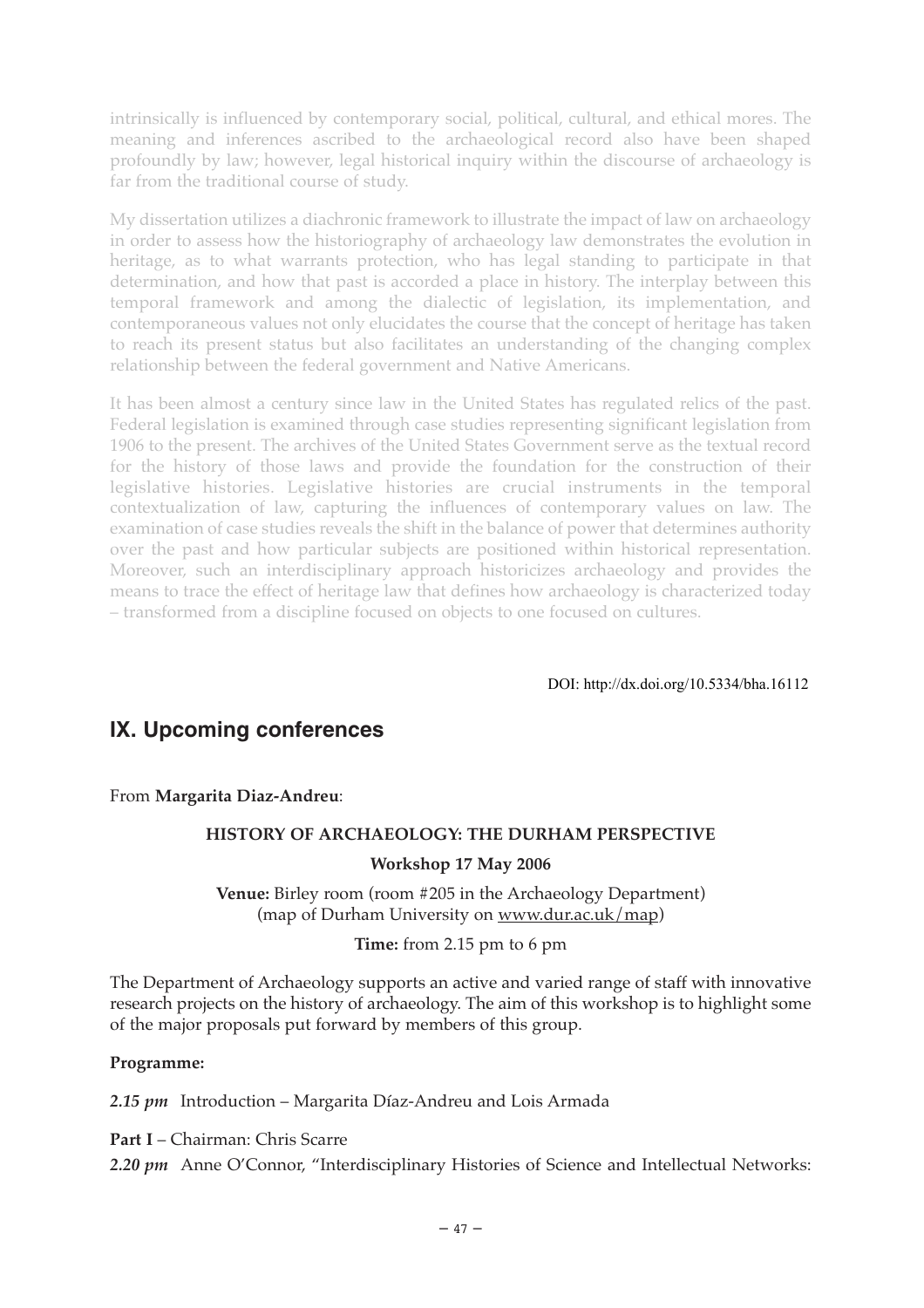The Connections between Palaeolithic Archaeology and Geology in the Nineteenth and Twentieth Centuries".

- *2.40 pm* Peter Rowley-Conwy, "Prehistory The Origins of the Concept".
- *3.00 pm* Pam Graves, "Canon William Greenwell and Archaeological Research in the North of England".
- *3.20 pm* Robin Skeates, "A Critical History of the Sturge Collection".
- *3.40 pm* Anna Leone, "Colonial Archaeology in North Africa".
- *4.00 pm* Coffee break
- **Part II** Chairman: Adam Rogers
- *4.20 pm* Margarita Diaz-Andreu, "Politics and Archaeology An Intimate Relationship".
- *4.40 pm* Richard Hingley, "Recovery and Material Impact: The Early History of the Rediscovery of Pre-Roman and Roman Britain".
- *5.00 pm* Lois Armada, "Atlantic Networks in Archaeological Research".
- *5.20 pm* John Gould, "Deconstructing the History of Archaeology: Historiography and the Construction of Archaeology as an Academic Discipline".
- *5.40 pm* Marina Antonopoulou, "Cultural Heritage and Myths: A Greek Case Study".

*http://www.dur.ac.uk/history.of.archaeology/workshop\_17\_may.html*

#### **AREA ARCHIVES OF EUROPEAN ARCHAEOLOGY**

#### **NETWORKS, CONTACTS AND COMPETITION IN THE HISTORY OF ARCHAEOLOGY**

#### **One Day Research Meeting**

### **15 July 2006**

#### **University of Durham**

### *http://www.dur.ac.uk/history.of.archaeology/AREA\_15\_July.html*

**Venue:** St Johns' College, Bailey room (map of Durham University on www.dur.ac.uk/map)

**PLEASE NOTE**: Places are limited and **Pre-Booking is essential**. For Registration send an email to history.of.archaeology@durham.ac.uk

#### **Provisional Programme:**

*9.30 am* Margarita Díaz-Andreu (AREA project, Durham University), "Introduction".

- *9.45 am* Alain Schnapp (AREA project, Sorbonne University), "Landscapes of Antiquariansims, the Formation of a European Perception of the Past from the Renaissance to the Establishment of Archaeology".
- *10.15 am* Jarl Nordbladh (AREA project, University of Gothenburg), "Scandinavian Internal and Continental Relations within Archaeology in Pre-scientific Times".
- *10.45 am* Peter Rowley-Conwy (AREA project, Durham University), "The Differential Reception of the Three Age System in England, Scotland and Ireland".

*11.15 am* Coffee break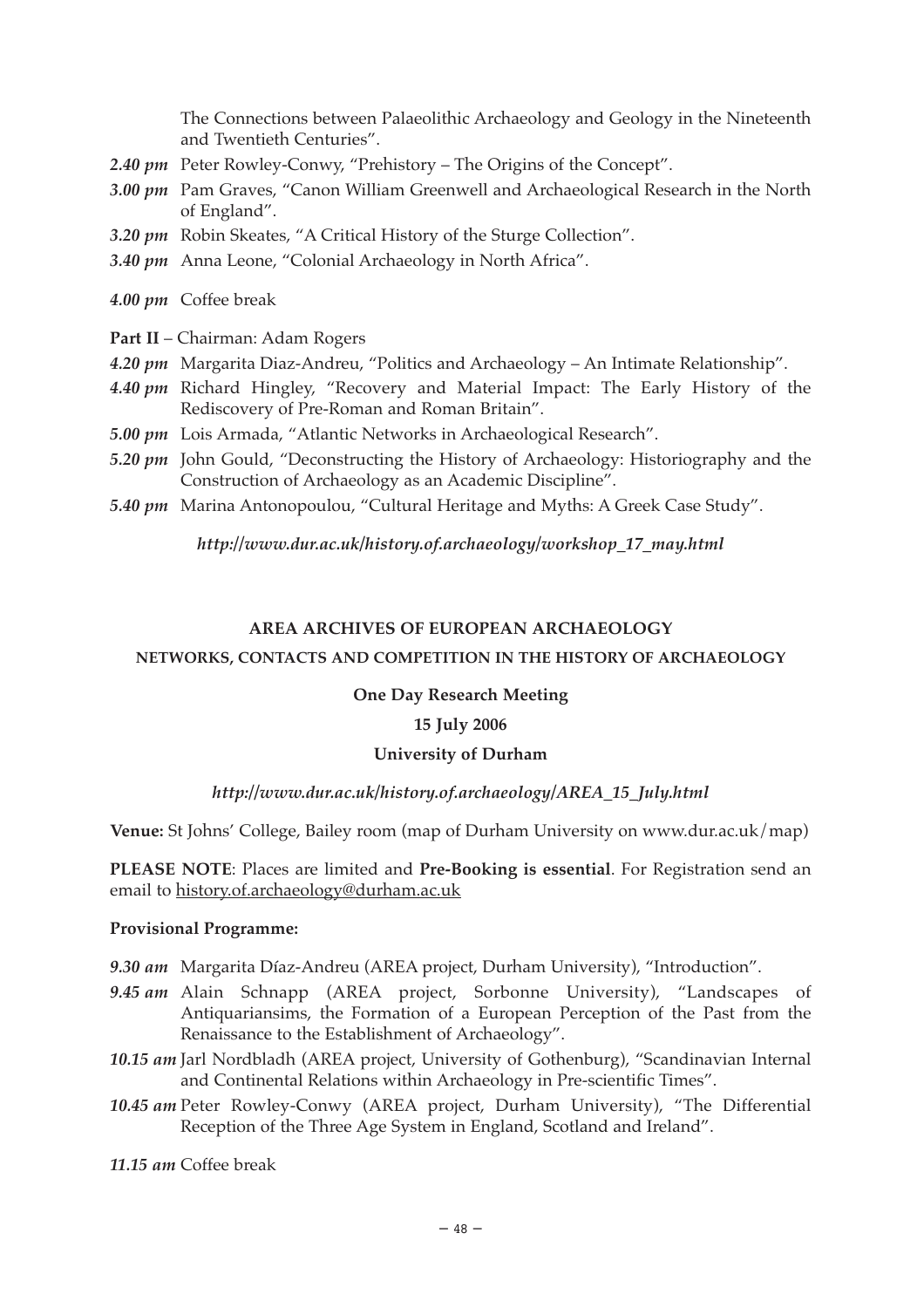- *11.45 am* Marc Antoine Kaeser (AREA project, Université de Neuchâtel), "International Archaeology: The Case of Edouard Desor".
- *12.15 pm* Chris Miele (RPS Consultancy), "Victorian Internationalism and the Victorian View of Monument Care on the Continent".
- *12.45 pm* Richard Hingley (AREA project, Durham University), "The Indian Custom Hedge and the Roman Frontier – Perceiving Imperial Frontiers in 19th and Early 20th Century Archaeology".
- *1.15 pm* Lunch (in St John's college)
- *2.15 pm* Chris Evans (Cambridge Archaeological Unit), "Insiders/Outsiders: The Impact of Gernman Archaeology in Britain, 1930–45".
- *2.45 pm* Mircea Babes (AREA project, University of Bucarest), "Rival Archaeological Congresses in Inter-war Europe".
- *3.15 pm* Speaker to be confirmed.
- *3.45 pm* Coffee break
- *4.00 pm* Speaker to be confirmed.
- *4.30 pm* General discussion.

## From **Nathalie Richard**:

## **"La plume et la pierre". L'écrivain et le modèle archéologique au 19e siècle**

#### Nîmes (France), 3–5th July 2006

### Organization: Martine LAVAUD *martine\_Lavaud@club-internet.fr*

#### From **Marc-Antoine Kaeser**:

**Mircea Babe Marc-Antoine Kaeser** University of Bucharest, Romania University of Neuchatel mirceababes@yahoo.com marc-antoine.kaeser@unine.ch

**XV UISPP Congress, Lisbon 2006 Project of colloquium/session: C75**

## **"ARCHÉOLOGUES SANS FRONTIÈRES"**

## *Towards a history of international archaeological congresses (1866–2006)*

In the wide research field of Prehistory and Protohistory we have today three series of large congresses which take place independently, competing or at best ignoring each other: the I.U.P.P.S./U.I.S.P.P. (every 5 years), the WAC, which separated from the former in 1986 (every 4 years), and, most recently (since 1994), the annual EAA congresses. This is not a new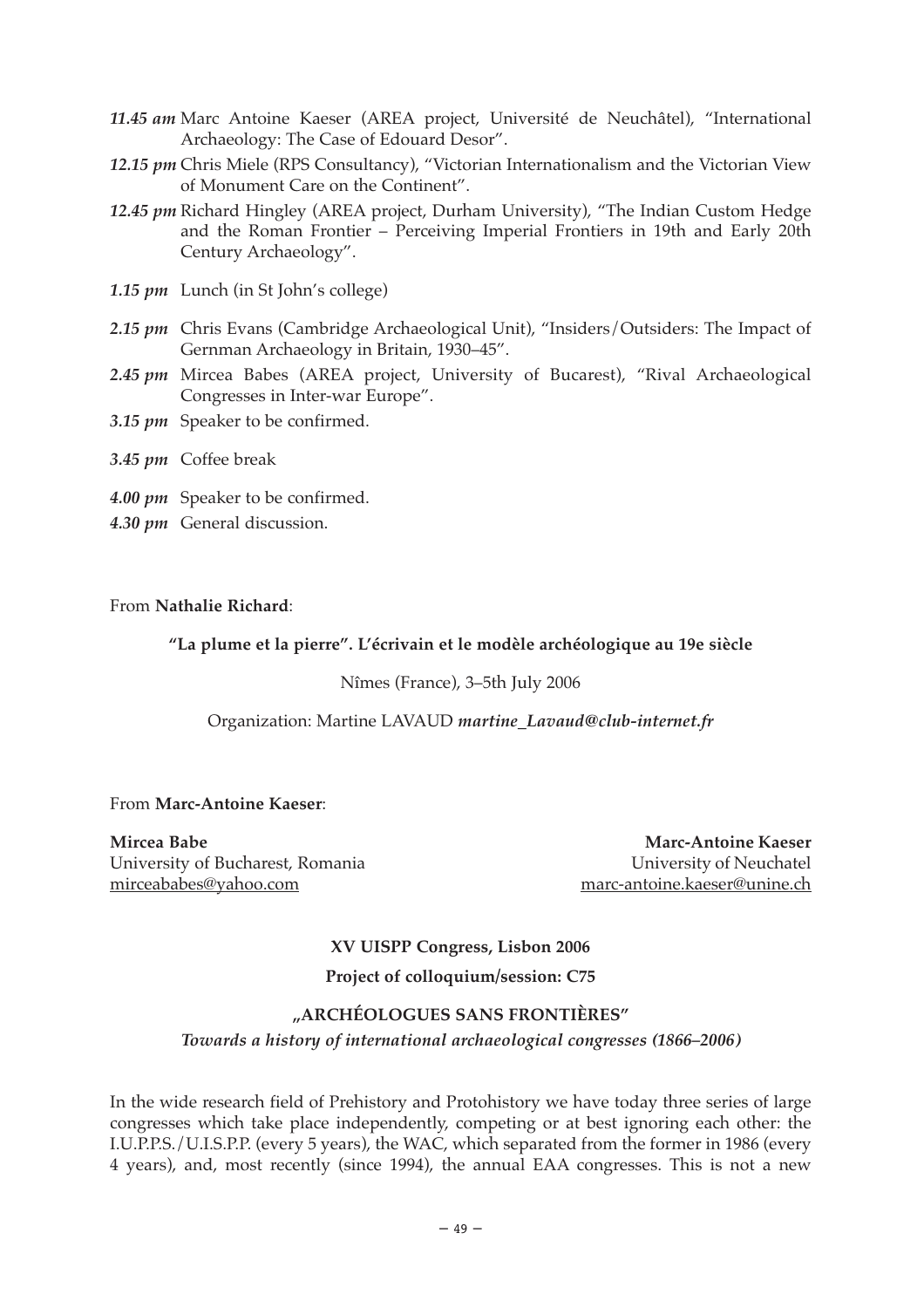situation. Inaugurated in London in 1932, the I.U.P.P.S. congresses competed with and eventually replaced the traditional International Congresses of Anthropology and Prehistoric Archaeology, which were initiated in 1866 in Neuchatel and met for the last time in Bucharest in 1937.

A systematic, well documented and unprejudiced research into the history of these congresses could provide renewed support to the fundamental idea of unhindered collaboration between archaeologists regardless of national, political, ideological and religious borders. Such a study would certainly emphasise the organic evolution of methods, concepts and approaches related to archaeology on an international scale. It would also describe how these methods and concepts have spread from advanced research centres towards developing countries. The complex relationships between archaeology and other sciences would also be illustrated. Finally, this endeavour would reveal the economical, social and political factors which shaped in one way or another the present day outlook of our field. The proposed colloquium has to be the occasion for starting a project which should extract new data and insights from the archives and publications of past international archaeological congresses. The contribution of all interested researchers, independent of their present affiliation, would be extremely beneficial.

From **Åsa Gillberg**:

# **Call for papers – EAA-session at Cracow 19th–24th September 2006**

Åsa Gillberg & Ola W Jensen, Dept of Archaeology, Gothenburg University

## **THE HISTORY OF ARCHAEOLOGICAL PRACTICE –**

## **REFLECTIONS ON TECHNOLOGY AND SOCIAL ORGANISATION IN FIELD WORK**

Through the centuries the archaeological practices and the conditions for surveying, mapping, excavation and field documentation have changed. Different practices have coexisted side by side, as institutions and organisations developed their own ways of conduct. But why do practices differ? These processes have seldom been the focus of scientific studies, perhaps because they have been perceived as secondary, detached from, or not important at all in relation to the archaeological results.

The use of a certain practice has far-reaching implications for what kind of results an excavation will generate. Technical changes may also deeply affect the social organisation of labour, which is an equally important aspect of archaeological practice.

The history of methods and techniques within archaeology has been discussed from several different perspectives. Usually it is described as a progression thanks to either individual genius or some innate progressive development of archaeology itself. Some would even argue that the development of excavation techniques is a precondition for the discipline. In another approach theory is considered irrelevant to excavation, the latter merely being a technical process, while others would agree that the excavating methods used are the result of a theoretical choice: practice is seen as nothing more than applied science. A fourth approach sees archaeological practice as mainly the result of different social factors, a construction in a constant state of being negotiated and renegotiated.

The overall purpose of this session is to reflect on (not describe!) archaeological field practices in the past. Suggested issues are for example practical consequences of techno-logical change,